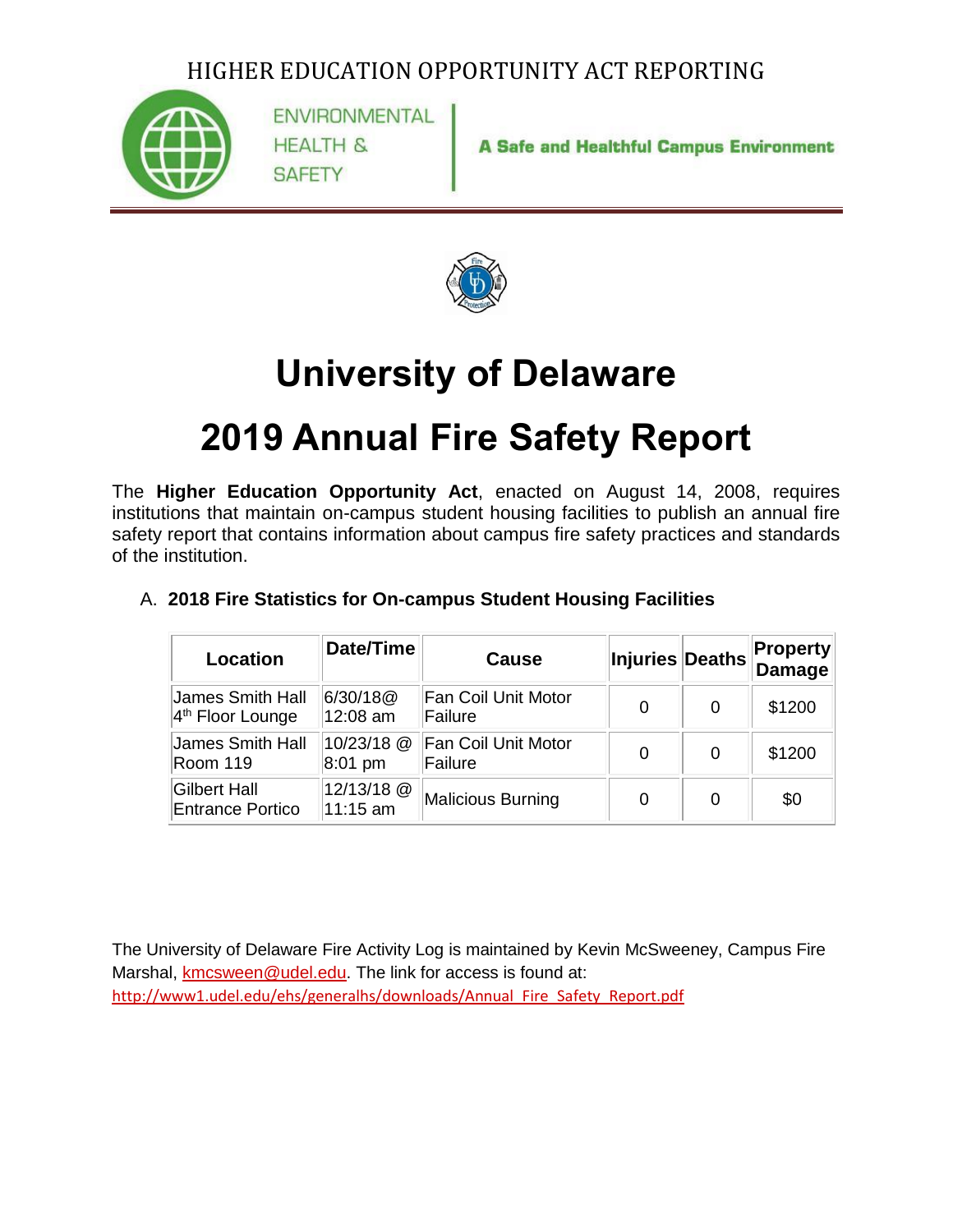

ENVIRONMENTAL **HEALTH & SAFETY** 

A Safe and Healthful Campus Environment

#### B. **Description of On-Campus Student Housing Fire Safety Systems**:

| Facility Name &                          | Fire Alarm                       | Full                    | Smoke                   | Fire                    | Evac Plans &            | Number of                                         |
|------------------------------------------|----------------------------------|-------------------------|-------------------------|-------------------------|-------------------------|---------------------------------------------------|
| <b>Address</b>                           | Monitoring<br>Done on<br>Site by | Sprinkler<br>System     | Detection               | Extinguishers           | Instructions            | Evacuation (Fire)<br>Drills Each Calendar<br>Year |
|                                          | <b>UDPD</b>                      |                         |                         |                         |                         |                                                   |
| Alpha Phi<br>158 S.College Ave           | $\pmb{\times}$                   | $\overline{X}$          | $\overline{\mathsf{x}}$ | $\overline{X}$          | $\overline{\mathsf{X}}$ | 4                                                 |
| Alpha Delta Phi<br>303 Hollowell Dr.     | $\overline{X}$                   | $\overline{X}$          | $\overline{X}$          | $\overline{X}$          | $\overline{\mathsf{X}}$ | 4                                                 |
| Alpha Sigma Alpha<br>231 Hollowell Dr.   | $\overline{X}$                   | $\overline{X}$          | $\overline{X}$          | $\overline{X}$          | $\overline{X}$          | 4                                                 |
| Alpha XI Delta<br>175 W. Main St.        | $\overline{X}$                   | $\overline{X}$          | $\overline{X}$          | $\overline{\mathsf{X}}$ | $\overline{\mathsf{x}}$ | $\overline{4}$                                    |
| <b>Brown Hall</b><br>12 The Green        | $\overline{X}$                   | $\overline{X}$          | $\overline{X}$          | $\overline{\mathsf{X}}$ | $\overline{\mathsf{X}}$ | $\overline{4}$                                    |
| Caesar Rodney Pod A,<br>358 Academy St.  | $\overline{X}$                   | $\overline{X}$          | $\overline{X}$          | $\overline{X}$          | $\overline{\mathsf{x}}$ | $\overline{4}$                                    |
| Caesar Rodney Pod B,<br>352 Academy St.  | $\overline{X}$                   | $\overline{X}$          | $\overline{X}$          | $\overline{X}$          | $\overline{X}$          | $\overline{4}$                                    |
| Caesar Rodney Pod C,<br>354 Academy St.  | $\overline{X}$                   | $\overline{\mathsf{x}}$ | $\overline{\mathsf{x}}$ | $\overline{X}$          | $\overline{\mathsf{x}}$ | $\overline{\mathbf{4}}$                           |
| Cannon Hall<br>269 The Green             | $\overline{X}$                   | $\overline{X}$          | $\overline{X}$          | $\overline{\mathsf{X}}$ | $\overline{\mathsf{x}}$ | 4                                                 |
| Chi Omega<br>233 Hollowell Dr.           | $\overline{X}$                   | $\overline{\mathsf{x}}$ | $\overline{X}$          | $\overline{\mathsf{X}}$ | $\overline{\mathsf{X}}$ | 4                                                 |
| Gamma Phi Beta<br>59 Lovett Ave.         | $\overline{X}$                   | $\overline{X}$          | $\overline{X}$          | $\overline{X}$          | $\overline{X}$          | $\overline{4}$                                    |
| George Read Hall,<br>111 Christiana Dr.  | $\overline{X}$                   | $\overline{X}$          | $\overline{X}$          | $\overline{X}$          | $\overline{\mathsf{X}}$ | 4                                                 |
| <b>Gilbert Hall</b><br>310 Haines St.    | $\overline{X}$                   | $\overline{X}$          | $\overline{X}$          | $\overline{\mathsf{x}}$ | $\overline{\mathsf{X}}$ | 4                                                 |
| <b>Graduate House</b><br>183 W. Main St. | $\overline{X}$                   | $\overline{X}$          | $\overline{X}$          | $\overline{X}$          | $\overline{X}$          | 4                                                 |
| Harrington Hall-A,<br>158 Courtney St.   | $\overline{X}$                   | $\overline{X}$          | $\overline{X}$          | $\overline{\mathsf{X}}$ | $\overline{\mathsf{x}}$ | $\overline{4}$                                    |
| Harrington Hall-B<br>156 Courtney St.    | $\overline{X}$                   | $\overline{X}$          | $\overline{X}$          | $\overline{\mathsf{X}}$ | $\overline{\mathsf{X}}$ | 4                                                 |
| Harrington Hall-C<br>152 Courtney St.    | $\overline{X}$                   | $\overline{X}$          | $\overline{X}$          | $\overline{X}$          | $\overline{\mathsf{X}}$ | 4                                                 |
| Harrington Hall - D<br>407 Academy St.   | $\mathsf{X}$                     | $\overline{X}$          | $\overline{X}$          | $\overline{X}$          | $\overline{X}$          | $\overline{\mathbf{4}}$                           |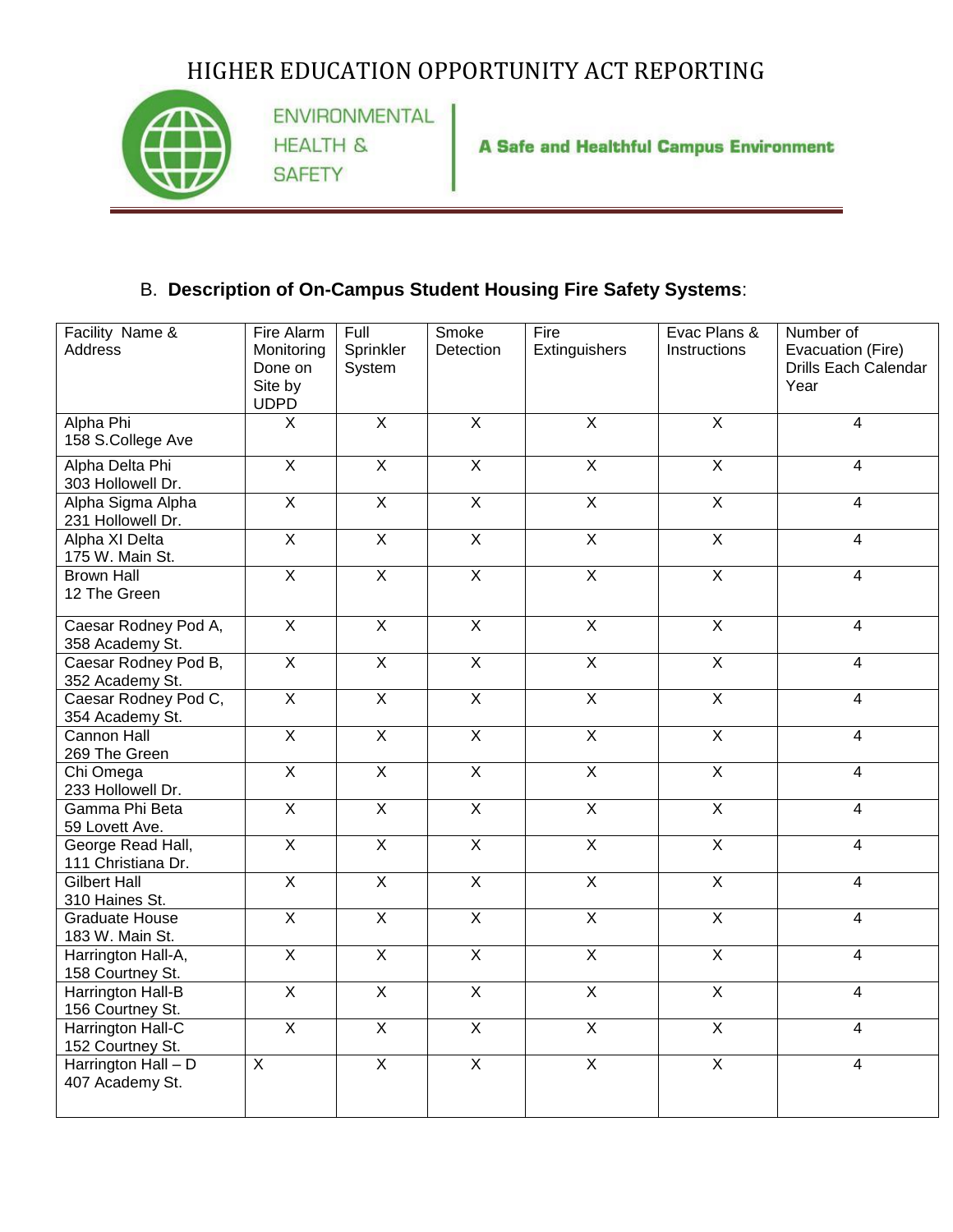

ENVIRONMENTAL **HEALTH & SAFETY** 

**A Safe and Healthful Campus Environment** 

| Harrington Hall- E<br>403 Academy St.   | X                       | $\pmb{\times}$          | $\pmb{\times}$          | $\mathsf{X}$            | $\pmb{\times}$          | $\overline{\mathbf{4}}$ |
|-----------------------------------------|-------------------------|-------------------------|-------------------------|-------------------------|-------------------------|-------------------------|
| <b>Harter Hall</b><br>11 The Green      | $\overline{X}$          | $\overline{X}$          | $\overline{X}$          | $\overline{X}$          | $\overline{X}$          | 4                       |
| Independence Hall<br>302 Hollowell Dr.  | $\overline{X}$          | $\overline{X}$          | $\overline{\mathsf{x}}$ | $\overline{X}$          | $\overline{X}$          | $\overline{4}$          |
| James Smith Hall<br>202 Hollowell Dr.   | $\overline{X}$          | $\overline{X}$          | $\overline{X}$          | $\overline{X}$          | $\overline{X}$          | 4                       |
| Kent Hall<br>273 The Green              | $\overline{X}$          | $\overline{X}$          | $\overline{X}$          | $\overline{X}$          | $\overline{X}$          | $\overline{\mathbf{4}}$ |
| Lane Hall<br>303 Academy St.            | $\overline{\mathsf{X}}$ | $\overline{\mathsf{X}}$ | $\overline{X}$          | $\overline{\mathsf{X}}$ | $\overline{X}$          | 4                       |
| New Castle Hall<br>271 The Green        | $\overline{X}$          | $\overline{X}$          | $\overline{X}$          | $\overline{X}$          | $\overline{X}$          | $\overline{4}$          |
| Ray Street A<br>15 Ray St.              | $\overline{X}$          | $\overline{X}$          | $\overline{X}$          | $\overline{X}$          | $\overline{X}$          | 4                       |
| Ray Street B<br>35 Ray St.              | $\overline{X}$          | $\overline{X}$          | $\overline{X}$          | $\overline{X}$          | $\overline{X}$          | 4                       |
| Ray Street C<br>20 Ray Street           | $\overline{X}$          | $\overline{X}$          | $\overline{X}$          | $\overline{X}$          | $\overline{X}$          | $\overline{4}$          |
| <b>Redding Hall</b><br>306 Haines St.   | $\overline{X}$          | $\overline{X}$          | $\overline{X}$          | $\overline{X}$          | $\overline{\mathsf{x}}$ | $\overline{4}$          |
| <b>Russell Hall A</b><br>270 Haines St. | $\overline{X}$          | $\overline{X}$          | $\overline{X}$          | $\overline{X}$          | $\overline{\mathsf{x}}$ | $\overline{\mathbf{4}}$ |
| <b>Russell Hall B</b><br>262 Haines St. | $\mathsf{X}$            | $\overline{X}$          | $\overline{X}$          | $\mathsf{X}$            | $\overline{X}$          | $\overline{4}$          |
| <b>Russell Hall C</b><br>264 Haines St. | $\overline{X}$          | $\overline{X}$          | $\overline{X}$          | $\overline{X}$          | $\overline{X}$          | $\overline{\mathbf{4}}$ |
| <b>Russell Hall D</b><br>266 Haines St. | $\overline{X}$          | $\overline{X}$          | $\overline{X}$          | $\overline{X}$          | $\overline{\mathsf{x}}$ | $\overline{\mathbf{4}}$ |
| Russell Hall E<br>272 Haines St.        | $\mathsf{X}$            | $\overline{X}$          | $\overline{X}$          | $\overline{X}$          | $\mathsf{X}$            | $\overline{\mathbf{4}}$ |
| Sharp Hall<br>23 The Green              | $\overline{X}$          | $\overline{X}$          | $\overline{X}$          | $\overline{X}$          | $\overline{X}$          | $\overline{4}$          |
| Smyth Hall<br>400 Academy St.           | $\overline{X}$          | $\overline{X}$          | $\overline{X}$          | $\overline{X}$          | $\overline{X}$          | $\overline{4}$          |
| <b>SARH</b><br>412 Academy St.          | $\overline{X}$          | $\overline{X}$          | $\overline{X}$          | $\overline{X}$          | $\overline{X}$          | $\overline{\mathbf{4}}$ |
| Squire Hall<br>279 The Green            | X                       | X                       | X                       | $\overline{X}$          | X                       | 4                       |
| Sussex Hall<br>277 The Green            | $\overline{X}$          | $\overline{X}$          | $\overline{X}$          | $\overline{X}$          | $\overline{X}$          | $\overline{4}$          |
| Sypherd Hall<br>24 The Green            | $\overline{X}$          | $\overline{X}$          | $\overline{X}$          | $\overline{X}$          | $\overline{X}$          | $\overline{4}$          |
|                                         |                         |                         |                         |                         |                         |                         |
| Thomas McKean<br>162 Hollowell Dr.      | X                       | $\mathsf X$             | $\mathsf X$             | $\mathsf X$             | X                       | 4                       |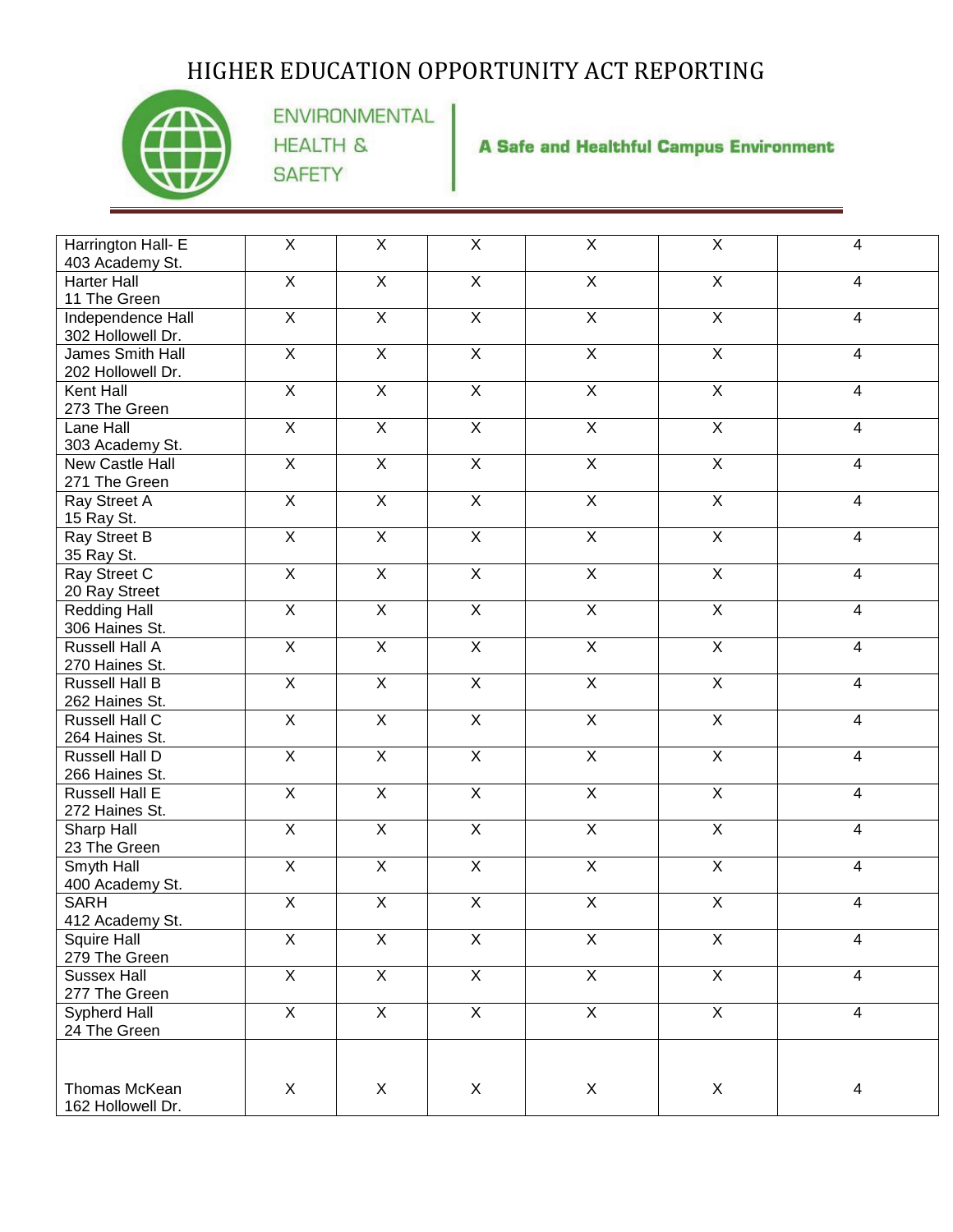

**ENVIRONMENTAL HEALTH & SAFETY** 

**A Safe and Healthful Campus Environment** 

| Thompson Hall            | X | X | X | X | X | 4 |
|--------------------------|---|---|---|---|---|---|
| 301 Academy St.          |   |   |   |   |   |   |
| 200 University Courtyard | X | X | X | X | X | 4 |
| Apts.                    |   |   |   |   |   |   |
|                          |   |   |   |   |   |   |
| 300 University Courtyard | X | X | X | X | X | 4 |
| Apts.                    |   |   |   |   |   |   |
| 400 University Courtyard | X | X | X | X | X | 4 |
| Apts.                    |   |   |   |   |   |   |
| 500 University Courtyard | X | X | X | X | X | 4 |
| Apts.                    |   |   |   |   |   |   |
| 600 University Courtyard | x | X | X | x | X | 4 |
| Apts.                    |   |   |   |   |   |   |
| 700 University Courtyard | X | X | X | X | X | 4 |
| Apts.                    |   |   |   |   |   |   |
| 800 University Courtyard | X | X | X | X | X | 4 |
| Apts.                    |   |   |   |   |   |   |
| <b>Warner Hall</b>       | X | X | X | X | X | 4 |
| 280 The Green            |   |   |   |   |   |   |

#### A. **Policies on portable electrical appliances, smoking and open flames:**

On campus, housing facilities have prohibitions against the following activities:

- A. Smoking.
- B. Using lighted candles or other open flames devices.
- C. Cooking in unapproved areas (bedrooms) including use of toaster ovens and appliances with an open heating element. Microwaves are allowed in Student Housing Rooms.
- D. Use of space heaters (Except when issued by Residential Facilities for emergency outages of heat).
- E. Use of extension cords.
- F. Tampering with or blocking any fire protection equipment.
- G. Possession of fireworks.
- H. Use of halogen lamps or halogen bulbs.
- I. Hover boards, scooters Use or Storage
- J. 3D Printers

Additional information is available on the following web sites: Fire Safety Program in Residence Halls http://www1.udel.edu/reslife/community\_living/regulations.html Residential Facilities - Safety and Environment [http://www.udel.edu/reslife/community\\_living/safety.html](http://www.udel.edu/reslife/community_living/safety.html)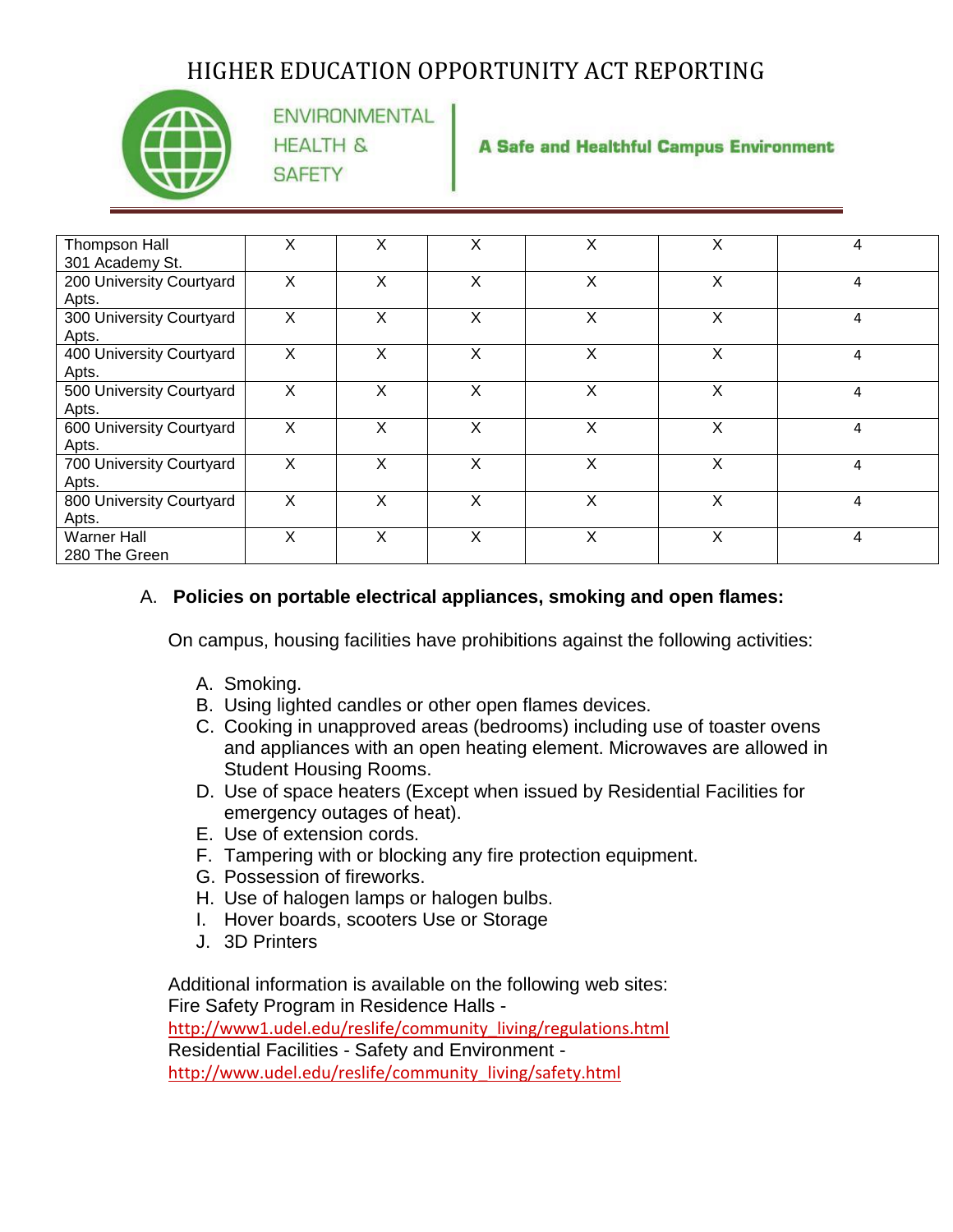

**ENVIRONMENTAL HEALTH & SAFETY** 

**A Safe and Healthful Campus Environment** 

Facilities Management Guidelines for Student Housing <http://sites.udel.edu/livingatud/floor-plans-building-information/>

#### B. **Fire safety education and training programs for students, faculty and staff:**

The Fire Protection Element within the Department of Environmental Health & Safety provides training to Residence Life-Housing Staff including Resident Assistants, Complex Coordinators, Residence Hall Coordinators and Greek House Directors. The training includes annual R/A Fire Safety Training. The training provides information on fire protection features of facilities, fire prevention and emergency reaction procedures, and fire extinguisher training for residents. Graduate Students and staff for Chemistry/Bio Chemistry, Chemical Engineering and Biology Lab Programs were provided lab fire safety and hands-on fire extinguisher training. The Fire Protection Element is also involved in public education programs such as New Student Orientation, AG-Day, Graduate Fair, Grad Student Lab Fire Safety, ARAMARK Employee Training; Public Safety In-Service Training, UD Bus Drivers and General Population Fire Extinguisher Training. A newly revised computer based Student Resident Fire and Campus Safety Training Program was implemented in August using Canvas course instruction software. The course is made up of fire related topics such as safe cooking, fire reaction, and fire extinguisher training. A joint effort with Residence Life and EHS/Fire Safety continues in September 2019 offering on-campus student residents free cooking safety training classes. Utilized Canvas instructional software to develop and implement an on-line public assembly crowd managertraining program in July 2019.

#### C. **Plans for future improvements in fire safety:**

UD continually evaluates the fire protection systems within student housing facilities. Evaluations culminate in the incorporation of fire safety upgrades. Such upgrades occur through replacements or building renovations. Current plans include:

 $\circ$  Construction of a new 5-story 600 bed Student Housing building is in planning for future occupancy; fire safety features includes state of the art emergency voice fire alarm detection alarm system and automatic fire sprinklers.